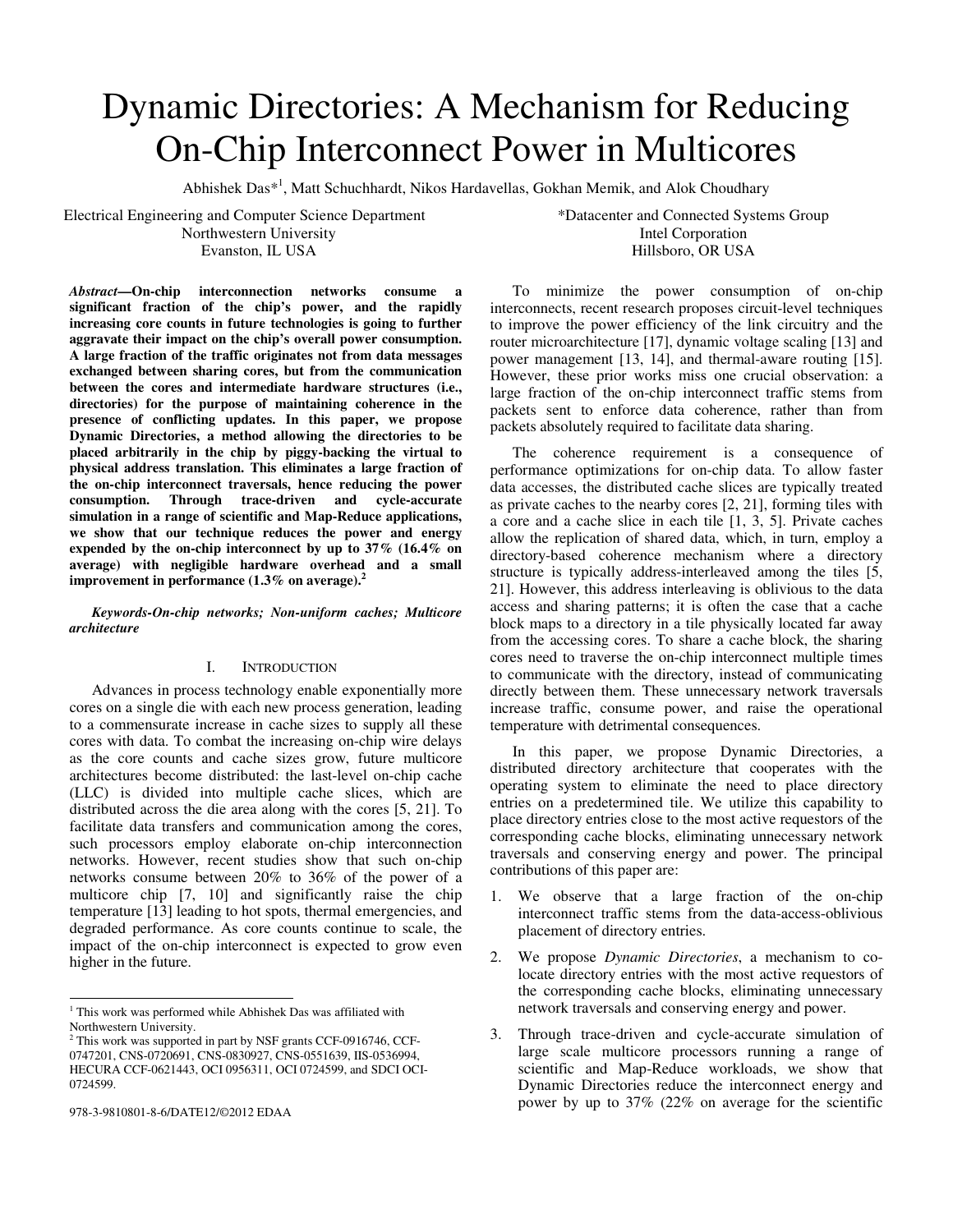

Figure 1. Baseline tiled architecture of a 16-core CMP. Each tile has a core, split I/D L1 caches, an L2 cache slice, and a directory slice.

workloads and 8% on average for Map-Reduce) with a 1.4% performance improvement on average.

The rest of the paper is organized as follows. Section II presents background and related work. Section III describes the details of our Dynamic Directory scheme, followed by the evaluation methodology in Section IV. The results of our evaluation are presented in Section V. Finally, we conclude the paper with a short summary in Section VI.

#### II. BACKGROUND AND RELATED WORK

## *A. Baseline Architecture*

This section describes the basics of our tiled architecture. Figure 1 shows each tile consisting of a processing core, a private split I/D first-level cache (L1), a slice of the secondlevel cache (L2), and a slice of the distributed directory. To scale high core counts, the directory is distributed among the tiles in an address interleaved fashion, i.e., the address of a block modulo the number of tiles determines the directory location for this block. In this work we assume a full-map directory for the baseline and Dynamic Directory architectures, i.e., the directory has the capacity to hold coherence information for all the cache blocks across all the tiles in all cases.

Address interleaving does not require a lookup to extract the directory location; all nodes can independently calculate it using only the address of the requested block. However, address-interleaved placement statically distributes the directories without regards to the location of the accessing cores, leading to unnecessary on-chip interconnect traversals. Figure 2 shows an example of the drawbacks of static addressinterleaved directory placement. Tile 7 requests a data block, currently owned by Tile 1, with its directory entry located at Tile 5 as determined by address interleaving. To access the block, Tile 7 first has to access the directory at Tile 5, which forwards the request to the owner Tile 1, which then sends the data to Tile 7 and an acknowledgement to the directory at Tile 5. As the directory placement is oblivious to the location of the sharing cores, most on-chip data transfers will require similar 3-hop messages. Ideally, if the directory is co-located with the sharer at Tile 1, it could eliminate two unnecessary network messages. Such placement is the goal of Dynamic Directories.

Note that in an N-tile multicore system with addressinterleaved distributed directory, the probability of a particular tile holding the directory entry for a block is 1/N. This is the probability with which a requesting core can access a directory



Figure 2. Sequence of messages following a request by tile 7 for a block owned by tile 1, with its directory at tile 5.

within its own tile. As the number of tiles increases, the probability of hitting a local directory diminishes. Thus, traditional address-interleaved directory placement becomes increasingly inefficient in future technologies, as it increases the on-chip interconnect power.

#### *B. Related Work*

Several previous proposals suggest new coherence mechanisms and cache architectures to reduce multicore cache energy and enhance performance. Ros et al., proposed Dico-CMP [12] which extend cache tags to keep sharer information. Zebchuk et al. [20] proposes bloom filter mechanism for tagless cache coherency. Finally, Cuesta et al. [4] use protocol deactivation for private block accesses to reduce directory accesses. All these schemes are orthogonal to our scheme which allows directories to be located at any tile by cooperating with the OS.

## III. DYNAMIC DIRECTORIES SCHEME

The Dynamic Directory mechanism reduces the unnecessary on-chip interconnect traffic by placing directory entries on tiles with cores that share the corresponding data. To achieve this, for every page, Dynamic Directories designate an owner tile of the directory entries for the blocks in that page, and store the owner ID in the page table. By utilizing the already existing virtual-to-physical address translation mechanism, Dynamic Directories propagate the directory owner location to all cores touching the page. There are two important aspects of this scheme: the classification of pages by the OS, and the directory placement and distribution among the cores. We describe these aspects in the following sections.

## *A. Operating System Support*

To categorize pages and communicate their directory location to the cores, Dynamic Directories piggyback on the virtual-to-physical address translation mechanism. In modern systems, almost all L2 caches are physically accessed. Thus, for all data and instruction accesses, a core translates the virtual address to a physical one through the TLB before accessing L2. Upon a TLB miss (e.g., the first time a core accesses a page, or if the TLB entry has been evicted) the system locates the corresponding OS page table entry and loads the address translation into the TLB.

We implement Dynamic Directories by slightly modifying this process. When a page is accessed for the first time ever by any of the cores, the page is declared private to the accessing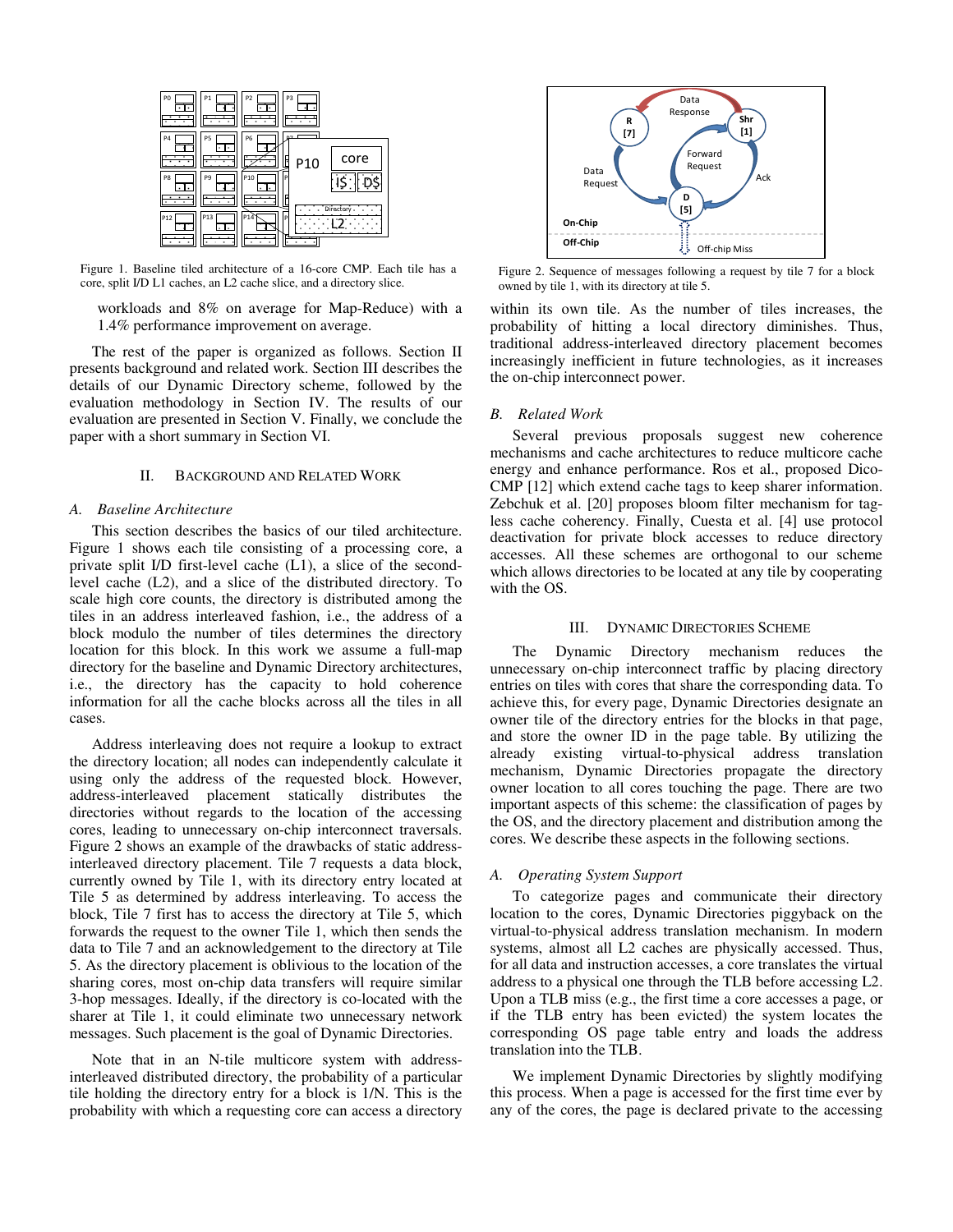core. This information is stored in the page table. No directory entries need to be allocated for a private page, as there is no need to maintain coherence without sharers.

If another core accesses the page, that core will also miss in its TLB as it has no valid entry. Upon the TLB miss, the OS (or the hardware page walk mechanism) discovers that this page is already accessed by a core, and reclassifies the page as shared. At the same time, the first accessor core becomes the owner of the page's directory entries and the directory entries are allocated in its tile. The directory location is recorded in the page table, and communicated to the core through the TLB fill. Thus, any subsequent accessor of the page is also notified of the directory location for the blocks in the page. This mechanism guarantees that the directory is co-located with one of the sharers of the page, and at the same time provides a simple mechanism to locate the directory entries.

To allocate the directory entries when the page is reclassified from private to shared, the system can either issue a purge request to the old owner of the page similar to [5], which shoots down the TLB entries for that page and flushes the corresponding cache blocks, or it can allocate directory entries for all the blocks in the page and declare the old owner's cache as the owner of the blocks. In the latter case, requests for blocks that are not in the old owner's cache can be easily detected and translated into off-chip misses. In either case, such events happen only once per shared page for the lifetime of the execution of the program, and it has been shown that they have a negligible performance impact [5]. Upon reclassifying a page from private to shared, the page table entry is placed in a special poison state that holds off all requests for TLB fills in a FIFO queue until the reclassification is complete, similar to [5].

We modeled the TLB structure with CACTI 6.5 and found that the energy overhead for accessing the TLB is negligible

| <b>Benchmark</b> |                          | <b>Application</b> | <b>Description</b>                                                              |
|------------------|--------------------------|--------------------|---------------------------------------------------------------------------------|
| Scientific       | <b>NAS</b>               | appbt              | Solves multiple independent systems<br>of equations                             |
|                  | <b>SPEC-CPU</b>          | tomcatv            | Vectorized mesh generation; parallel<br>version of 101.tomcatv from SPEC-FP     |
|                  | Other<br>Scientific      | dsmc               | Simulates the movement and collision<br>of gas particles                        |
|                  |                          | moldyn             | Molecular dynamics simulation                                                   |
|                  |                          | unstructured       | Computational fluid dynamics<br>application                                     |
|                  | SPLASH-2<br>[19]         | <i>barnes</i>      | Barnes-Hut hierarchical N-body<br>simulation                                    |
|                  |                          | fmm                | Simulates particle interactions using<br>the Adaptive Fast Multipole Method     |
|                  |                          | ocean              | Simulates large-scale ocean<br>movements based on eddy and<br>boundary currents |
|                  |                          | watersp            | Simulates the interactions of a system<br>of water molecules                    |
| Map-Reduce       | <b>Phoenix</b><br>$[11]$ | lreg               | Linear regression to find best fit line<br>for a set of points                  |
|                  |                          | hist               | Histogram plot over a bitmap image<br>file                                      |
|                  |                          | kmeans             | K-Means clustering over random<br>cluster points and cluster centers            |
|                  |                          | pca                | Principal component analysis over a<br>2D-matrix                                |
|                  |                          | smatch             | String matching in a large text file                                            |
|                  |                          | wcount             | Word count in a large text file                                                 |

TABLE I. BENCHMARKS USED

(0.7% per read access). Note that when a TLB entry is evicted, the system does not need to take additional actions. The page table is already up-to-date, and there is no need to flush the cache for that address.

#### *B. Directory Placement Mechanism*

Directory placement can be done at different granularities. For example, instead of designating one tile as the owner for the directory entries of all the blocks in the page, we could designate different owners for the directory entry of each block individually (or any granularity in between). Such a fine-grain placement would require considerable changes in the overall system operation. First, each TLB entry would have to store multiple directory owners (one per placement-grain). In turn, this would require a separate TLB trap for each sub-section of the page that is accessed to extract the directory location for it. Our results indicate that the system behaves well enough at the page granularity; thus, employing finer-grain techniques is unjustified.

An alternative implementation of Dynamic Directories would be to reuse address bits for directory placement. This could be achieved by simply guiding the selection of physical addresses for each virtual page (i.e., some bits of the physical address will also designate the directory owner). However, such a technique would couple the memory allocation with the directory placement. As a result, forcing the use of specific address ranges could lead to address space fragmentation with detrimental consequences to performance, and may complicate other optimizations (e.g., page coloring for L1) that pose conflicting address translation requests. Overloading address bits could result in underutilizing the cache if the directory placement bits overlap with the cache index, or similarly could underutilize the DRAM banks, or the DRAM row buffer, or the memory channels. Dynamic Directories avoid all these problems by fully decoupling page allocation from directory placement.

While pathological cases of uneven directory distribution are possible, we didn't see any in our workloads, and we don't expect to see any in commercial workloads either: their data are typically universally shared with finely interleaved accesses [5], so the pages should distribute evenly. It is important to note here that it is simple to turn off Dynamic Directories in pathological cases: one bit per page could indicate whether its

| TABLE II. ARCHITECTURAL CONFIGURATION |                                                     |  |  |
|---------------------------------------|-----------------------------------------------------|--|--|
| <b>CMP Size</b>                       | 16 cores                                            |  |  |
| <b>Processing Cores</b>               | UltraSPARC III ISA; 2GHz, in-order cores, 8-        |  |  |
|                                       | stage pipeline, 4-way superscalar                   |  |  |
| L1 Caches                             | split I/D, 16KB 2-way set-associative, 2-cycle      |  |  |
|                                       | load-to-use, 3 ports,                               |  |  |
|                                       | 64-byte blocks, 32 MSHRs, 16-entry victim           |  |  |
|                                       | cache                                               |  |  |
| <b>L2 NUCA Cache</b>                  | private 512KB per core, 16-way set-associative,     |  |  |
|                                       | 14-cycle hit                                        |  |  |
| <b>Main Memory</b>                    | 4 GB memory, 8KB pages, 45 ns access latency        |  |  |
| <b>Memory Controllers</b>             | one controller per 4 cores, round-robin page        |  |  |
|                                       | interleaving                                        |  |  |
| <b>Interconnect</b>                   | 2D folded torus [16], 32-byte links, 1-cycle link   |  |  |
|                                       | latency, 2-cycle router, 1-flit control packets, 4- |  |  |
|                                       | flit data packets                                   |  |  |
|                                       |                                                     |  |  |
| <b>Cache Coherence</b>                | Four-state MOSI modeled after Piranha [8]           |  |  |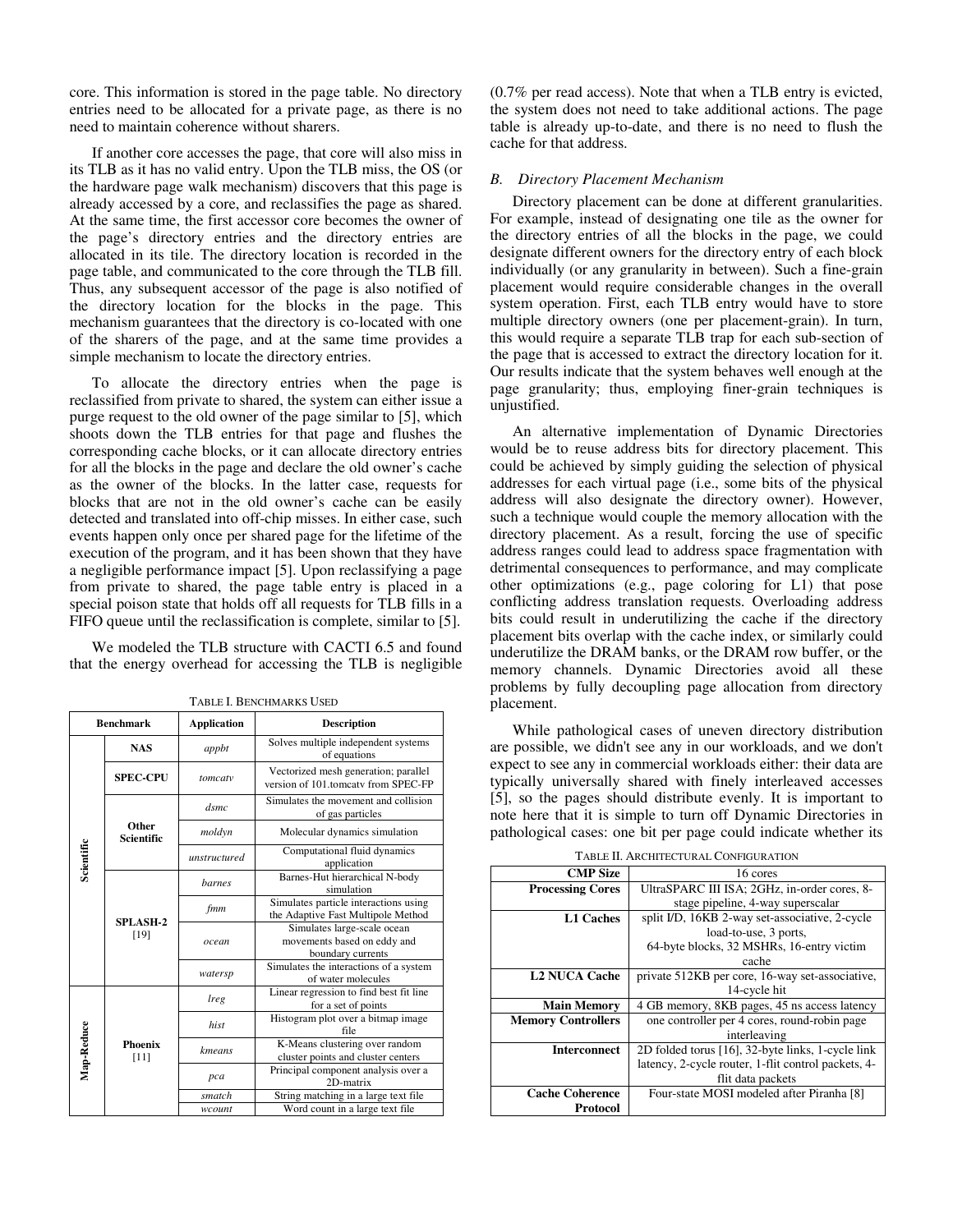directory entries are managed by Dynamic Directories or by a traditional method.

## IV. EVALUATION METHODOLOGY

We motivate the deployment of Dynamic Directories through an analysis of the sharing patterns of two different categories of benchmark suites: Scientific and Map-Reduce, which are described in Table I. The scientific benchmark suite consists of a mixture of compute-intensive applications and computational kernels. Phoenix consists of data-intensive applications that use Map-Reduce. We analyze the data sharing patterns across our application suite by collecting execution traces of each workload using Flexus [6], a full-system cycleaccurate simulator of multicores with non-uniform caches. The traces cover the entire execution of the Map phase for Phoenix applications (which constitutes the majority of execution time) and three complete iterations for the scientific applications. The workloads execute on a 16-core tiled CMP similar to Figure 1. The architectural parameters of the simulated CMP are depicted in Table II.

## *A. Analysis of Access Patterns*

A core first searches for data in its local L2 cache. If it misses, then a directory access for the corresponding block follows. For each workload, Figure 3a shows the percentage of misses to the local L2 cache on blocks that are accessed by only one core during the execution of the program (1 shr, i.e., private blocks), accessed by few cores (2-4 shr), accessed by a large number of cores (5-15 shr), and blocks that are universally shared (16 shr). Each local L2 miss results in a directory access.

As described in Section 3, placing the directory of private blocks in the same tile with the core accessing these blocks will eliminate two control messages for every local L2 miss. In contrast, conventional address-interleaved directory placement will co-locate the directory and the requestor only a small fraction of the time. For the cases where the accesses are to blocks with a few sharers (2-4), co-locating the directory with one of the requesting cores will significantly increase the probability that the directory and the requester are in the same tile, which will also lead to the elimination of two messages. As the number of sharers increases, this probability decreases; in the case of universal sharing (16 shr), conventional addressinterleaved directory placement will always co-locate the directory with one of the sharers, hence our proposed scheme will provide no additional benefit.

Figure 3a shows that the scientific and Phoenix applications exhibit a significant fraction of directory accesses for blocks that are private or have a few sharers. Averaged across all 15 workloads, 35% of the directory accesses are for private data and 33% of the accesses are for data shared among 2-4 cores. However, there are some exceptions to this behavior: pca has a large fraction of universally shared data. Nevertheless, our analysis suggests that in a large majority of applications, the most frequently accessed directories are either for private data or for data with a few sharers, motivating the use of Dynamic Directories.





Figure 3. (a) Access sharing pattern based on the number of sharers per cache block. (b) Access sharing pattern based on the number of sharers per page.

Dynamic Directories determine the placement of a directory at the page granularity (i.e., all the directory entries for the blocks within a page are located in the same tile). Hence, the sharing pattern at the page granularity determines the overall performance of our scheme. Similar to Figure 3a, Figure 3b shows the percentage of local L2 misses (i.e., directory accesses) on blocks that are within pages accessed by some number of cores during the execution of the workload. Averaged across all 15 applications, 23% of the accesses are on pages that are private and 13% of the accesses are on pages with 2-4 sharers. Thus, operating at page granularity does not introduce drastically more false sharing.

#### V. EXPERIMENTAL RESULTS

#### *A. Simulation Framework*

We evaluate Dynamic Directories using the SimFlex multiprocessor sampling methodology [18]. Our samples are drawn over an entire parallel execution (Map phase) of the Phoenix workloads, and three iterations of the scientific applications. We launch measurements from checkpoints with warmed caches, branch predictors, TLBs, on-chip directories, and OS page tables, then warm queue and interconnect state for 100,000 cycles prior to measuring performance for 200,000 cycles. We use the aggregate number of user instructions committed per cycle as our performance metric, which is proportional to overall system throughput [18].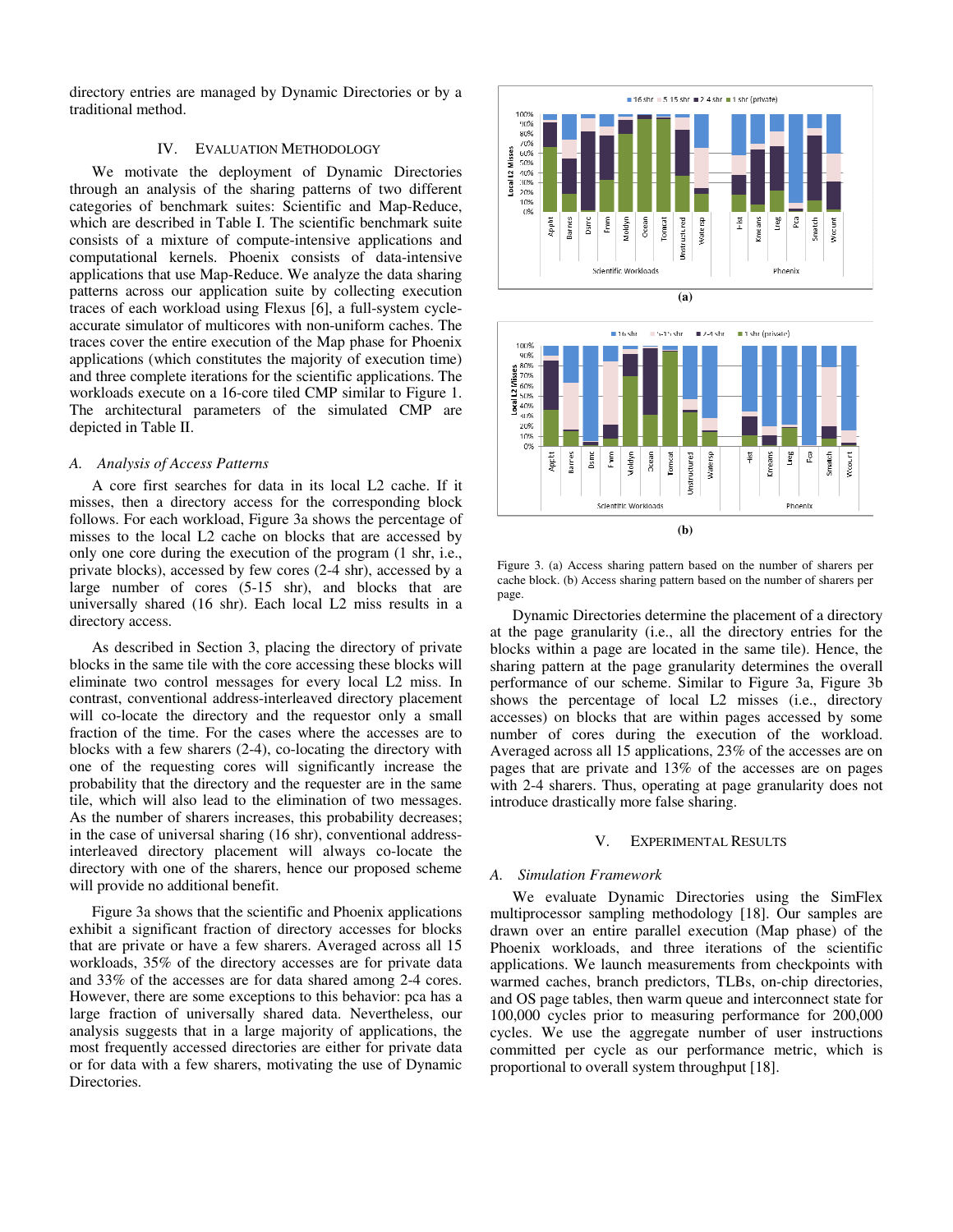

Figure 4. Effectiveness of the Dynamic Directories placement policy.

### *B. Power Model*

In this work we have modeled the on-chip interconnection power as opposed to the chip power dissipation. Hence, our power savings are relative to the base power dissipation in the interconnection network. The power-model consists of two parts: modeling on-chip interconnect energy dissipation and calculation of overall execution time. With this the power dissipation for a given application (A) can be defined as:

$$
Power_{A} = \frac{Interconnect\_Energy_{A}}{Exception\_Time_{A}}
$$

The on-chip interconnect of our base architecture is a 2D folded torus. To calculate energy dissipation in the interconnection fabric, we first calculate the total number of hops (H) for each transaction over the network. The total number of hops (H) of a transaction (T) is the sum of the hops of all flits transmitted for the transaction. In our base architecture, control packets are 1-flit wide whereas a data packet consists of 4 flits (Table II). Next, we multiply the hop count (H) by the energy dissipation per flit per hop  $(\alpha)$  to calculate the overall hop energy for each transaction (T). This is summed up over all memory transactions (control and data) to calculate the total interconnect energy.

$$
Energy_A = \sum_{T} H.\alpha
$$

We do not need to estimate the lump energy constant  $(\alpha)$ , as we are interested in the relative power of Dynamic Directories over the baseline, so the constant (α) cancels out.

#### *C. Directory Placement Policy*

To evaluate the effectiveness of the directory placement policy, we compute the number of page accesses by the core that was the first ever to access the page (FirstAcc), and compare it against the accesses issued by the most frequent accessor for the same page (MaxAcc). From a power optimization standpoint and in the absence of directory migration, MaxAcc would be the ideal directory location for that page. As Figure 4 shows, allocating directory entries at the tile of the first accessor is a good approximation of the ideal scheme: the number of accesses issued by the first accessor is very close to the number of accesses issued by the most frequent accessor.

## *D. Comparison with Alternative Schemes*

In addition to evaluating the power and performance impact of our scheme, we also compare against Virtual Hierarchies



**(b)** 

Scientific Workloads **Phoenix** 

Figure 5. (a) Network energy savings with Dynamic Directories at cacheblock (DynDir-BLK) and 8K-page (DynDir-8k) granularities, and Virtual Hierarchies. (b) Speedup of Dynamic Directories over the baseline private NUCA architecture.

(VH), a directory migration technique proposed for server consolidation by Marty et al. [9]. The VH technique implements a two-level data coherence policy using a hypervisor. VH assigns specific home tiles for each memory region that have the same last bits in their block address; in other words, all accesses that miss a local tile are directed towards a home tile which is determined from a table indexed by the last bits of the block address. The home tile then sends/broadcasts the request to the appropriate owners. Since the home tile assignment policy used by the authors is not clearly indicated, we implement VH optimistically assuming perfect home tile placement, where the tile that makes the most accesses to a memory region is assigned to be the home tile for that specific region of the addresses. This way, any tile that accesses a block with the last few bits mapping to the memory region will be directing its request to the home tile for that region (upon a miss).

#### *E. Energy Savings*

Figure 5a presents the fraction of network energy saved by Dynamic Directories and VH respectively. For each application, the left and the middle bars indicate the energy savings attained by Dynamic Directories at the granularity of cache blocks and 8KB pages respectively. Dynamic Directories reduce the network energy by 20.4% and 16.1% on average for block- and page-granularity, respectively. As expected, the block granularity shows higher energy savings compared to the page granularity. However, as we describe in Section 5.2, such an implementation would complicate the design considerably (and will incur performance costs). The rightmost bar for each application presents the results for VH; VH saves 3.9% network energy on average. The power savings for both